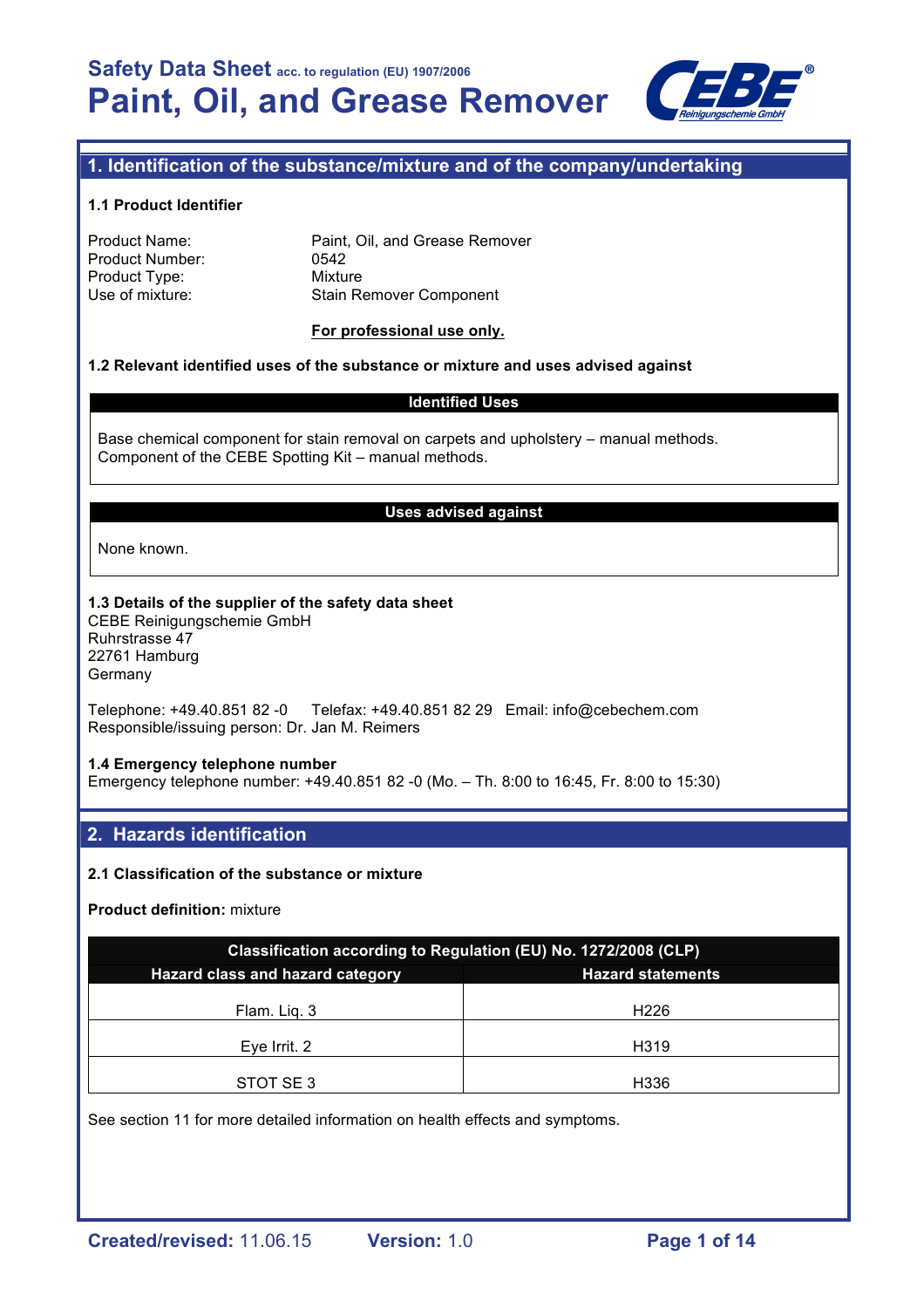

# **2.2 Label elements**

**Labelling according to Regulation (EU) No. 1272/2008**

| Hazard symbol(s):                |                                              |                                                                                                                                                                                                                                          |
|----------------------------------|----------------------------------------------|------------------------------------------------------------------------------------------------------------------------------------------------------------------------------------------------------------------------------------------|
| <b>Signal Word:</b>              | Warning.                                     |                                                                                                                                                                                                                                          |
| <b>Hazard Statements:</b>        | H <sub>226</sub><br>H319<br>H336             | Flammable liquid and vapour.<br>Causes serious eye irritation.<br>May cause drowsiness and dizziness.                                                                                                                                    |
| <b>Precautionary Statements:</b> |                                              |                                                                                                                                                                                                                                          |
| <b>Prevention:</b>               | P <sub>210</sub><br>P271<br>P <sub>280</sub> | Keep away from heat/sparks/open flames/hot<br>surfaces. - No smoking.<br>Use only outdoors or in a well-ventilated area.<br>Wear protective gloves/protective clothing/eye<br>protection/face protection.                                |
| <b>Reaction:</b>                 | P303+P361+P353<br>P305+P351+P338             | IF ON SKIN (or hair): Remove/Take off immediately<br>all contaminated clothing. Rinse skin with<br>water/shower.<br>IF IN EYES: Rinse cautiously with water for several                                                                  |
|                                  | P370+P378<br>P304+P340                       | minutes. Remove contact lenses, if present and<br>easy to do. Continue rinsing.<br>In case of fire: Use water CO2 for extinction.<br>IF INHALED: Remove victim to fresh air and keep at<br>rest in a position comfortable for breathing. |
| Storage:                         | P403+P235                                    | Store in a well-ventilated place. Keep cool.                                                                                                                                                                                             |
| Disposal:                        | None.                                        |                                                                                                                                                                                                                                          |

**Additional labelling elements:** None.

**2.3 Other hazards**

**Other hazards that do not lead to a classification:** Not applicable.

# **3. Composition/information on ingredients**

# **3.2 Mixtures**

| <b>Identifiers</b><br><b>Hazardous</b><br><b>Components</b> |                                                                       | <b>Wt.-%</b> | <b>Classifcation</b><br>(EU) 1272/2008                     |  |
|-------------------------------------------------------------|-----------------------------------------------------------------------|--------------|------------------------------------------------------------|--|
| Dimethylketone                                              | REACH#: 02-2119752542-40-<br>0000<br>EG: 200-662-2<br>$CAS : 67-64-1$ | $5 - 10\%$   | Flam Liq. 2, H225<br>Eye Irrit. 2, H319<br>STOT SE 3, H336 |  |
| n-Butylacetate                                              | EG: 204-658-1<br>CAS: 123-86-4                                        | $75 - 100\%$ | Flam. Liq. 3, H226<br>STOT SE 3, H336                      |  |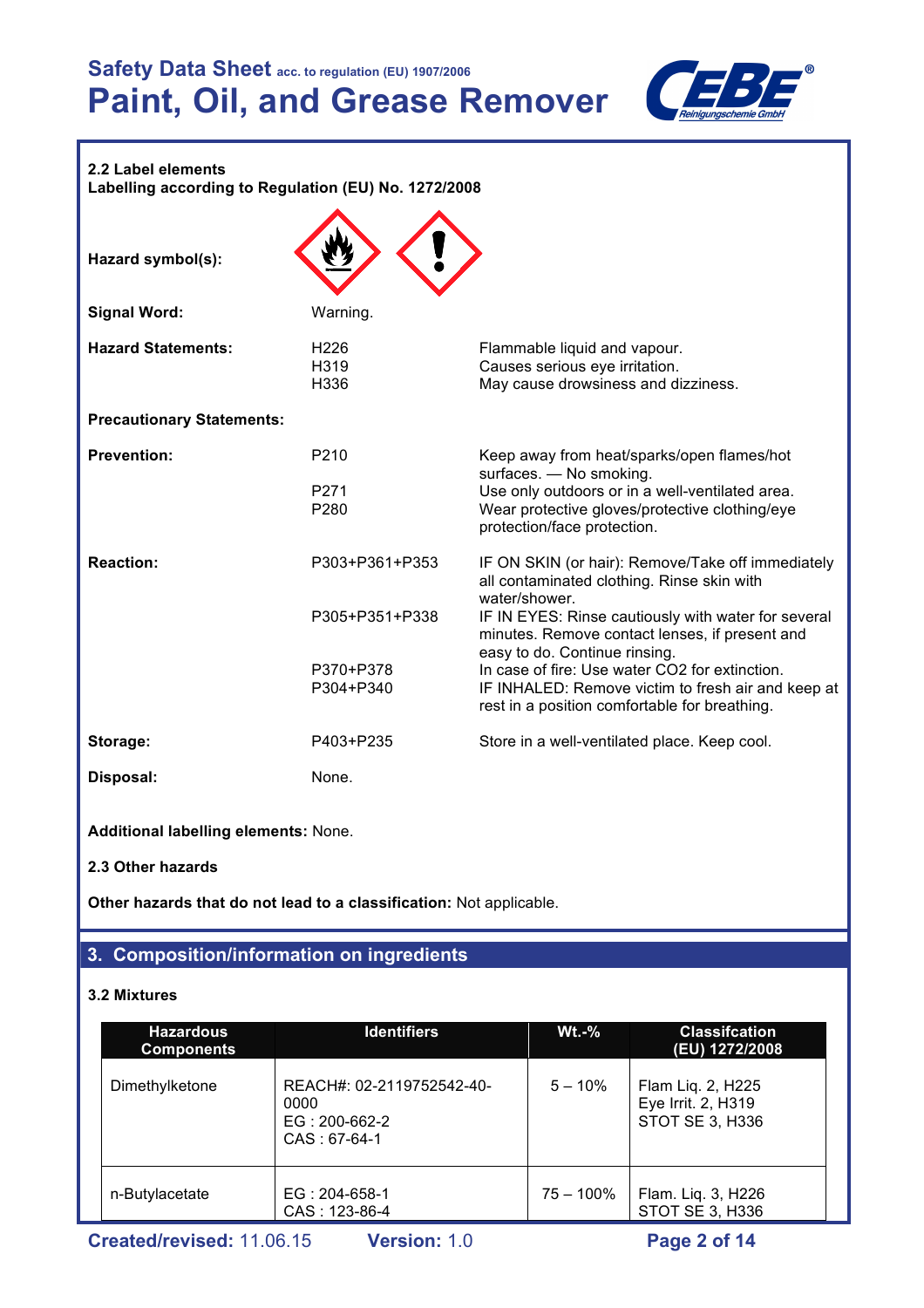

| Ethylene glycol mono-<br>EG: 203-905-0<br>$\vert$ Acute Tox. 4, H332,<br>$5 - 10\%$<br>butyl ether<br>CAS: 111-76-2<br>H312, H302<br>Eye Irrit. 2, H319<br>Skin Irrit 2, H315 |  |  |  |
|-------------------------------------------------------------------------------------------------------------------------------------------------------------------------------|--|--|--|
|                                                                                                                                                                               |  |  |  |

See section 16 for the full wording of the above mentioned H-statements.

At the time of creation of this data sheet no further ingredients were classified as hazardous to health or environment or were contained in concentrations that did not mandate their mention in this section.

# **4. First aid measures**

#### **4.1 Description of first aid measures**

**Eye contact:** Immediately flush eyes with plenty of water, occasionally lifting the upper and lower eyelids. Check for and remove any contact lenses. Continue to rinse for at least 10 minutes. Get medical attention if adverse health effects persist or are severe.

**Inhalation:** Remove victim to fresh air and keep at rest in a position comfortable for breathing. In the absence or irregular breathing, or if respiratory arrest occurs provide artificial respiration by trained personnel or oxygen. For the first person providing aid it can be dangerous to give mouth-to-mouth resuscitation. Get medical attention if adverse health effects persist or are severe. If unconscious, place in recovery position and seek immediate medical attention. Maintain an open airway. Loosen tight clothing (eg. collar, tie, belt, or waistband).

**Skin contact:** Flush contaminated skin with plenty of water. Remove contaminated clothing and shoes. Continue to rinse for at least 15 minutes. Get medical attention if adverse health effects persist or are severe. Wash clothing before reuse. Thoroughly clean shoes before reuse

**Ingestion:** Wash out mouth with water. Do not induce vomiting unless directed to do so by medical personnel. Get medical attention if symptoms occur.

**Protection of first-aiders:** No action shall be taken involving any personal risk or without suitable training. For the first person providing aid it can be dangerous to give mouth-to-mouth resuscitation.

#### **4.2 Most important symptoms and effects, both acute and delayed**

#### **Potential acute health effects**

**Eye contact:** Irritating to eyes. **Inhalation:** May cause drowsiness or dizziness. **Skin contact:** No known significant effects or critical hazards. **Ingestion:** No known significant effects or critical hazards.

#### **Signs / symptoms of overexposure**

**Eye contact:** Adverse symptoms may include the following: irritation, tearing, redness. **Inhalation:** Adverse symptoms may include drowsiness, dizziness. **Skin contact: No specific data. Ingestion:** No specific data.

#### **4.3 Indication of any immediate medical attention and special treatment needed**

**Indications for the physician:** Treat symptomatically. If larger amounts have been swallowed or inhaled consult specialist for poisoning.

**Special treatement:** No special treatment.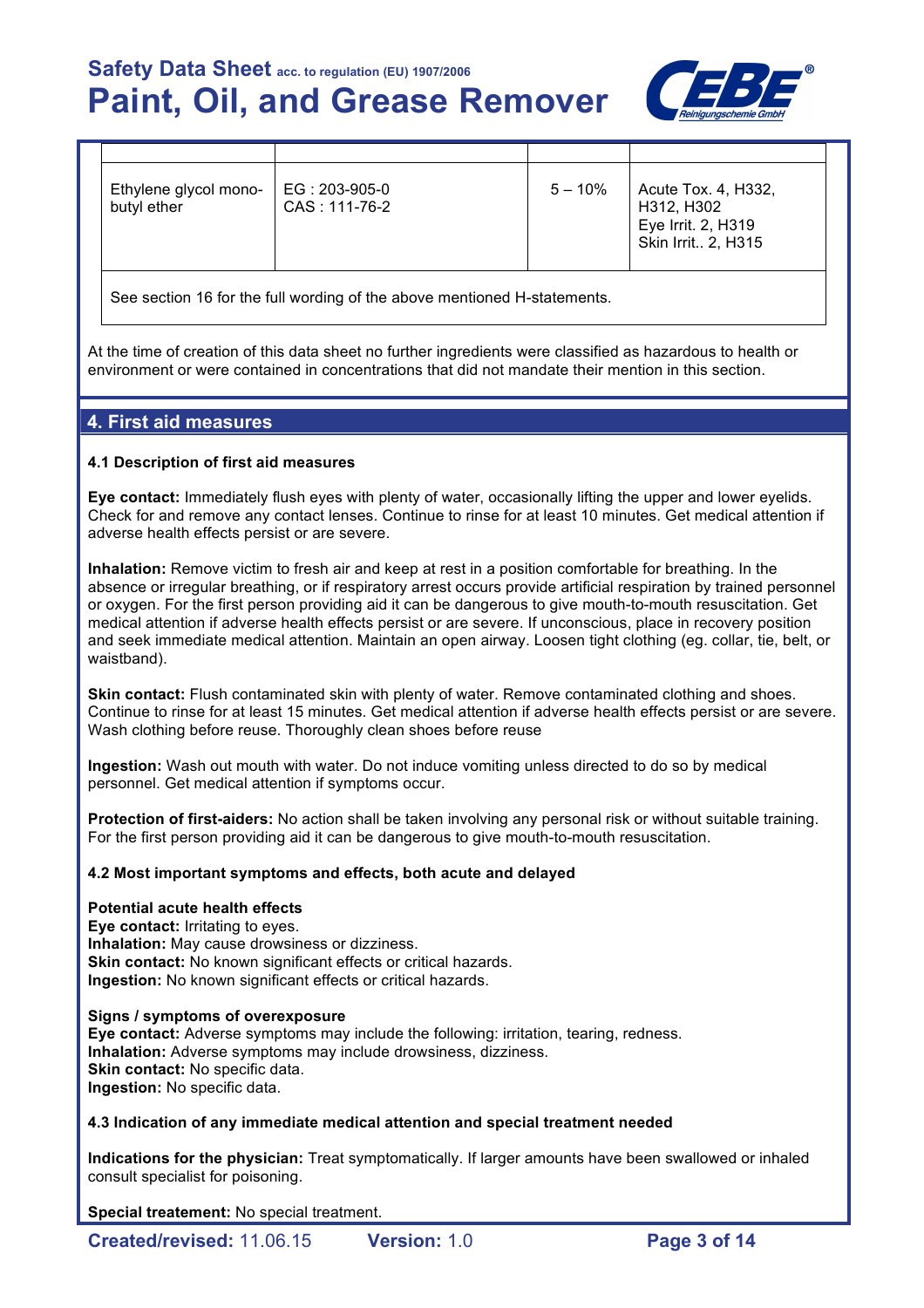

# **5. Fire fighting measures**

# **5.1 Extinguishing media**

**Suitable extinguishing media:** Dry chemicals, CO<sub>2</sub>, water spray use (fog) or foam.

**Unsuitable extinguishing media:** Do not use water jet.

# **5.2 Special hazards arising from the substance or mixture**

**Hazards from the substance or mixture:** Flammable liquid. Fire or if heated, a pressure increase occurs and the container may burst, causing an explosion hazard. Runoff to sewer may create fire or explosion hazard.

**Hazardous combustion products:** Decomposition products may include the following materials: carbon dioxide, carbon monoxide **5.3 Advice for firefighters**

**Special precautions for fire- fighters:** In case of fire the scene cordon immediately removing all persons from the danger area. No action shall be taken involving any personal risk or without suitable training. Move containers from fire area if safe to do so. Spray fire-exposed containers with water to cool.

**Special protective equipment for firefighters:** Fire fighters should wear proper protective equipment.

# **6. Accidental release measures**

# **6.1 Personal precautions, protective equipment and emergency procedures**

**For persons that are not emergency technicians:** No action shall be taken involving any personal risk or without suitable training. Evacuate surrounding areas. Keep unnecessary and unprotected personnel from entering. Do not touch or walk through spilled material. Avoid breathing vapor or mist. Ensure adequate ventilation. In case of insufficient ventilation wear suitable respiratory equipment. Put on appropriate personal protective equipment.

**For first aid personel in case of emergency:** If protective equipment/clothing is needed in case of accidental release, Section 8 should be consulted for appropriate and inappropriate materials. See section 8 for further information on hygiene measures.

# **6.2 Environmental precautions**

Avoid the proliferation and dispersal of spilled material and contact with soil, waterways, drains and sewers. Inform the relevant authorities if the product has caused by environmental pollution (sewers, waterways, soil or air).

#### **6.3 Methods and materials for containment and cleaning up**

**Small spill:** Absorb with an inert material and place in an appropriate waste disposal.

**Large amounts:** Large spill: avoid entry into sewers, water courses, basements, or confined areas. Collect spilt material using non-flammable absorption agent (eg. sand, earth, vermiculite or diatomaceous earth) and hand it in for disposal according to local regulations in an appropriate container (see section 13).

# **6.4 Reference to other sections**

See Section 1 for emergency contact information. See Section 8 for information on appropriate personal protective equipment. See Section 13 for additional waste treatment information.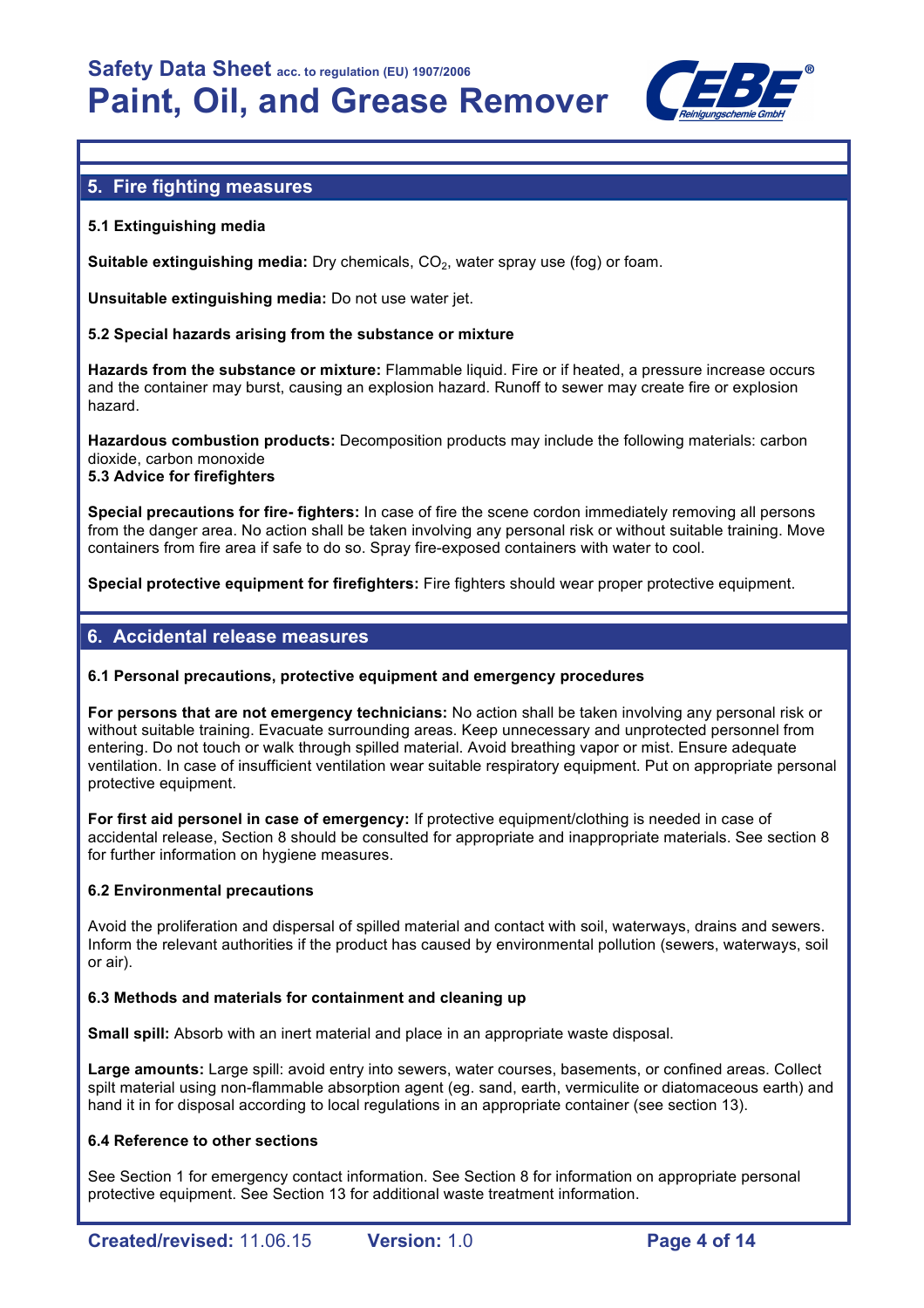

# **7. Handling and storage**

The information in this section contains generic advice and guidance. The list of Identified Uses in Section 1 should be consulted for any exposure scenario or when exposure scenarios on the available applicationspecific information.

# **7.1 Precautions for safe handling**

**Protective measures:** Put on appropriate (see section 8) protective gear. Do not get in contact with eyes, skin or clothing. Do not ingest. Avoid breathing vapor or mist. Keep in the original container or an approved alternative container, which was made from a compatible material. Kept tightly closed when not in use. Empty containers retain product residue and can be dangerous. Do not reuse container.

**Advice on general occupational hygiene:** Eating, drinking and smoking should be prohibited in areas where this material is handled, stored and processed. After use or contact with the substance immediately wash hands and face especially before eating, drinking and smoking. Remove contaminated clothing and protective equipment before entering eating areas. See Section 8 for additional information on hygiene measures.

# **7.2 Conditions for safe storage, including any incompatibilities**

Store between the following temperatures: 0 to 25°C (32 to 80°F). Store in accordance with local regulations. Store in a separate and approved area. Keep only in original container. Protect from direct sunlight. Store in a dry, cool and well-ventilated area. Away from incompatible materials (see section 10) and do not store with food and drink. Remove all sources of ignition. Separate from oxidizing agents. Keep container tightly closed and sealed until ready to use. Containers that have been opened must be carefully resealed and kept upright to prevent leakage. Do not store in unlabelled containers. Use appropriate container to avoid environmental contamination.

# **7.3 Specific end use(s)**

**Recommendations:** No information available.

# **8. Exposure controls/personal protection**

The information in this section contains generic advice and guidance. The list of Identified Uses in Section 1 should be consulted for any exposure scenario or when exposure scenarios on the available applicationspecific information.

# **8.1 Control parameters**

# **Occupational exposure limit values**

| <b>Name of substance</b>         | <b>Exposure limit value</b>                                                                                                   |
|----------------------------------|-------------------------------------------------------------------------------------------------------------------------------|
| Dimethylketone                   | WEL<br>500 ppm, 1,200 mg/m <sup>3</sup><br>EU ELV, time weighted average (TWA)<br>500 ppm, 1,210 mg/m <sup>3</sup> indicative |
| n-Butylacetate                   | <b>WEL</b><br>20 ml/m <sup>3</sup>                                                                                            |
| Ethylene glycol mono-butyl ether | <b>WEL</b>                                                                                                                    |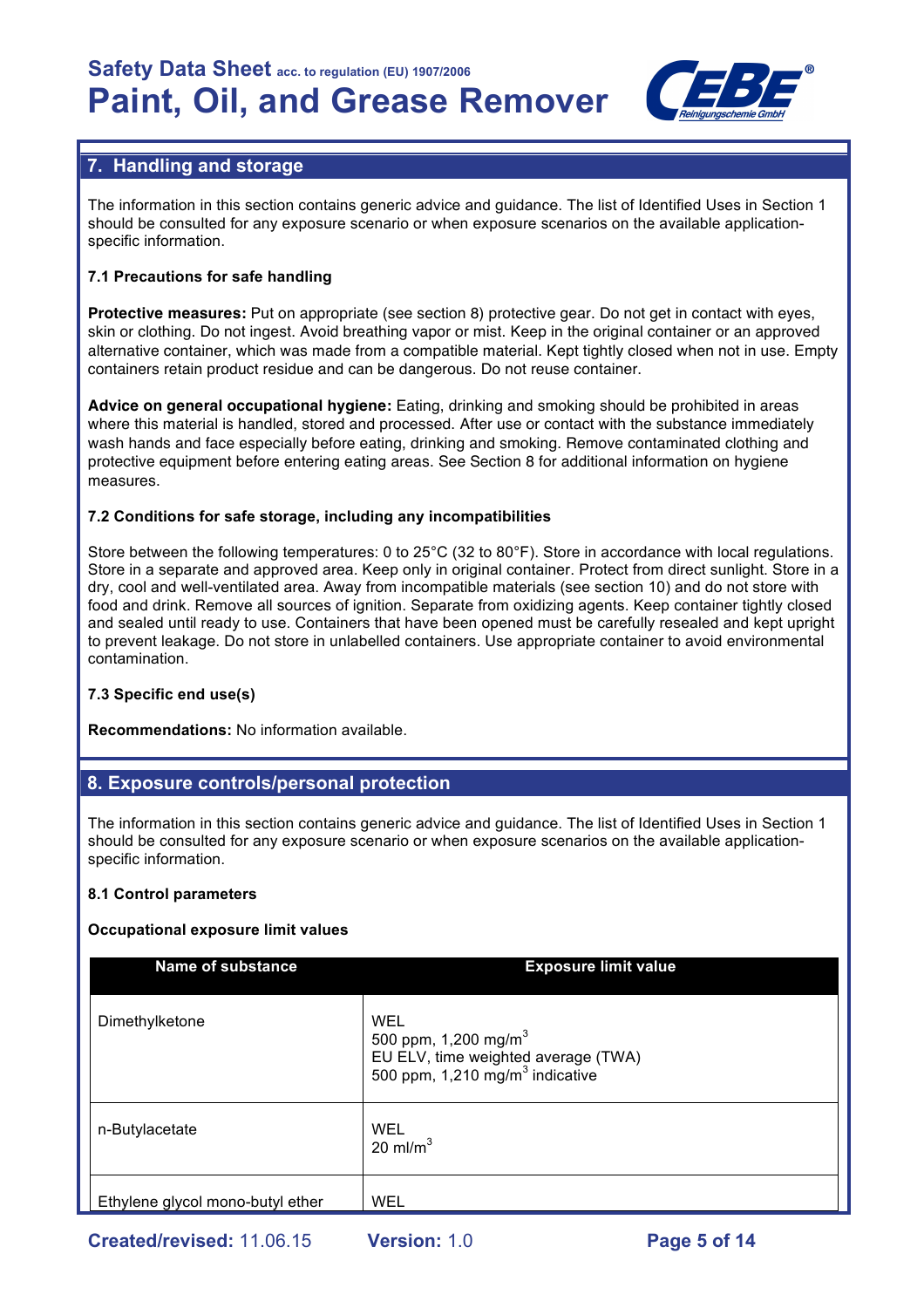

|  | 20 ppm, 98 mg/m <sup>3</sup>                                              |
|--|---------------------------------------------------------------------------|
|  | EU ELV, time weighted average (TWA)<br>20 ppm, 98 mg/m <sup>3</sup>       |
|  | EU ELV, short term exposure limit (STEL)<br>50 ppm, 246 mg/m <sup>3</sup> |

#### **Recommended monitoring procedures**

If this product contains ingredients with exposure limits, monitoring procedures are personal, (related to workplace) or biological monitoring may be required to determine the effectiveness of the ventilation or other control measures and / or the necessity to use respiratory protective equipment. Reference should be made to European Standard EN 689 for methods for the assessment of exposure by inhalation to chemical agents and national guidance documents for methods for the determination of hazardous substances.

#### **Derived effect levels**

Derived No Effect Level - DNEL values:

Dimethylketone: Workers: Short term exposure - Skin contact: 2.420 mg /  $m<sup>3</sup>$ Workers: Long term exposure - Skin contact: 186 mg / kg bw / day Workers: Long term exposure - Inhalation: 1.210 mg / m<sup>3</sup>

Consumers: Long term exposure - Ingestion: 62 mg / kg bw / day Consumers: Long term exposure - Skin contact: 62 mg / kg bw / day Consumers: Long term exposure - inhalation: 200 mg / m<sup>3</sup>

Ethyleneglycolmonobuthylether:

Workers Acute effects, skin contact (24 h): 89 mg / kg Workers Acute effects, inhalation:  $663$  mg / m<sup>3</sup> Workers Acute effects, Local effects inhalation 246 mg /  $m<sup>3</sup>$ Workers, Chronic effects, skin contact (24 h): 75 mg / kg Workers, Chronic effects, inhalation: 98 mg  $/m<sup>3</sup>$ 

Consumers, Acute effects, skin contact (24 h): 44.5 mg / kg Consumers, Acute effects, inhalation:  $426$  mg / m<sup>3</sup> Consumers, Acute effects swallowing: 13.4 mg /  $m<sup>3</sup>$ Consumers, Acute effects, Local effects inhalation 123 mg /  $m<sup>3</sup>$ Consumers, Chronic effects, skin contact (24 h): 38 mg / kg Consumers, Chronic effects, inhalation: 49 mg /  $m^3$ Consumers, Chronic effects Ingestion:  $3.2$  mg / m<sup>3</sup>

#### **Predicted effect concentrations**

Predicted No Effect Concentration - PNEC:

Dimethylketone: Fresh Water: 10.6 mg / l Sea water: 1.06 mg / l Periodic release: 21 mg / l Freshwater sediment: 30.4 mg / kg dwt Sea sediment: 3.04 mg / kg dwt Ground: 0.112 mg / kg bw / day Sewage treatment plant (STP) 19.5 mg / l

Ethylene glycol mono-butyl ether: Freshwater: 8.8 mg / l Sea water: 8.8 mg / l Freshwater sediment: 8.14 mg / kg Floor: 2.8 mg / kg

**Created/revised:** 11.06.15 **Version:** 1.0 **Page 6 of 14**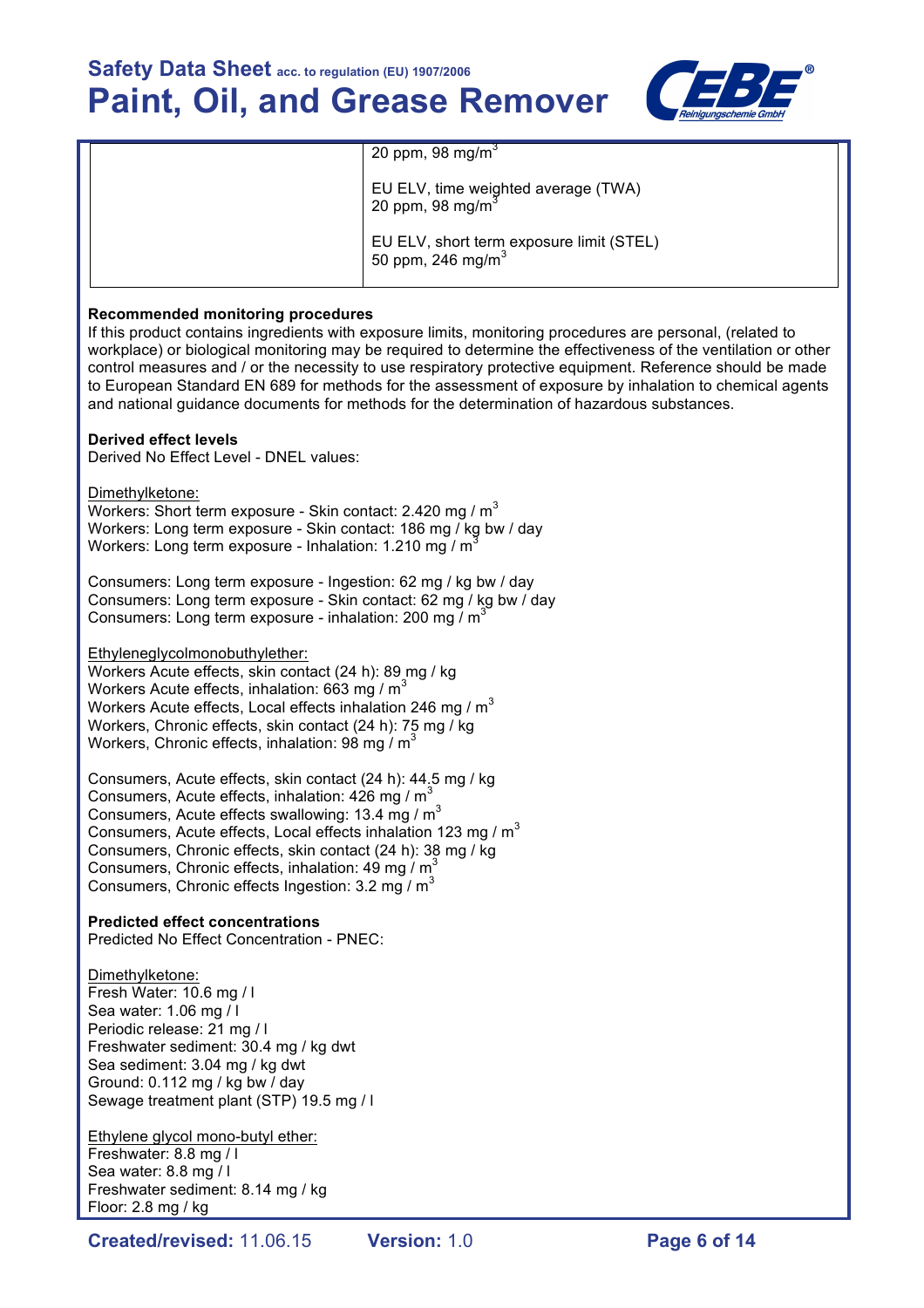

#### **8.2 Limitation and monitoring of exposure**

**Appropriate technical controls:** Use only with adequate ventilation. Process enclosures, local exhaust ventilation or other engineering controls be used to keep worker exposure to airborne contaminants below any recommended or statutory limits. The engineering controls also need to keep gas, vapor or dust concentrations below any lower explosive limits. Use explosion-proof ventilation equipment.

#### **Personal protective measures**

**Hygiene measures:** After handling chemical products and at the end of the working day as well as before eating, smoking and using the toilet thoroughly wash hands, forearms and face. Select appropriate techniques to remove potentially contaminated clothing. Wash contaminated clothing before reusing. Ensure that eyewash stations and safety showers are close to the work area.

**Eye protection / face protection (EN 166):** Goggles, chemical goggles or full-face shield.

**Hand protection (EN 374):** No special recommendations**.**

**Skin protection (EN 14605):** Before handling this product the personal protective equipment should be selected on the basis of the task and the associated risks to be carried out and approved by a specialist.

**Other skin protection:** Appropriate footwear and any additional skin protection measures based on the task being performed and the risks involved and should be approved by a specialist.

**Respiratory protection (EN 143, 14387):** With danger of inhaling: Half mask with combination filter for organic vapors and particles. If workers are exposed to concentrations above the exposure limit, they must use appropriate, certified respirators.

**Thermal hazards:** Not applicable.

**Delimitation and monitoring of the environmental exposition:** Emissions from ventilation or work process equipment should be checked to ensure they comply with the requirements of environmental protection legislation. In some cases, fume scrubbers, filters or engineering modifications to the process equipment will be necessary to reduce emissions to acceptable levels.

# **9. Physical and chemical properties**

**9.1 Information on basic physical and chemical properties** 

- **a) Appearance: Form:** liquid **Color:** colorless
- **b) Odor:** solvent-like
- **c) Odor threshold:** Not applicable and/or not determined for this mixture
- **d) pH:** Not applicable
- **e) Freezing/melting point:** Not applicable and/or not determined for this mixture
- **f) Boiling point/boiling range:** Not applicable and/or not determined for this mixture
- **g) Flash point:** > 25 < 35°C°C
- **h) Evaporation rate:** Not applicable and/or not determined for this mixture
- **i) Flammability (solid, gas):** Not applicable and/or not determined for this mixture
- **j) Upper/lower explosion limit:** lower: 1.2 Vol%; upper: 7.5 Vol%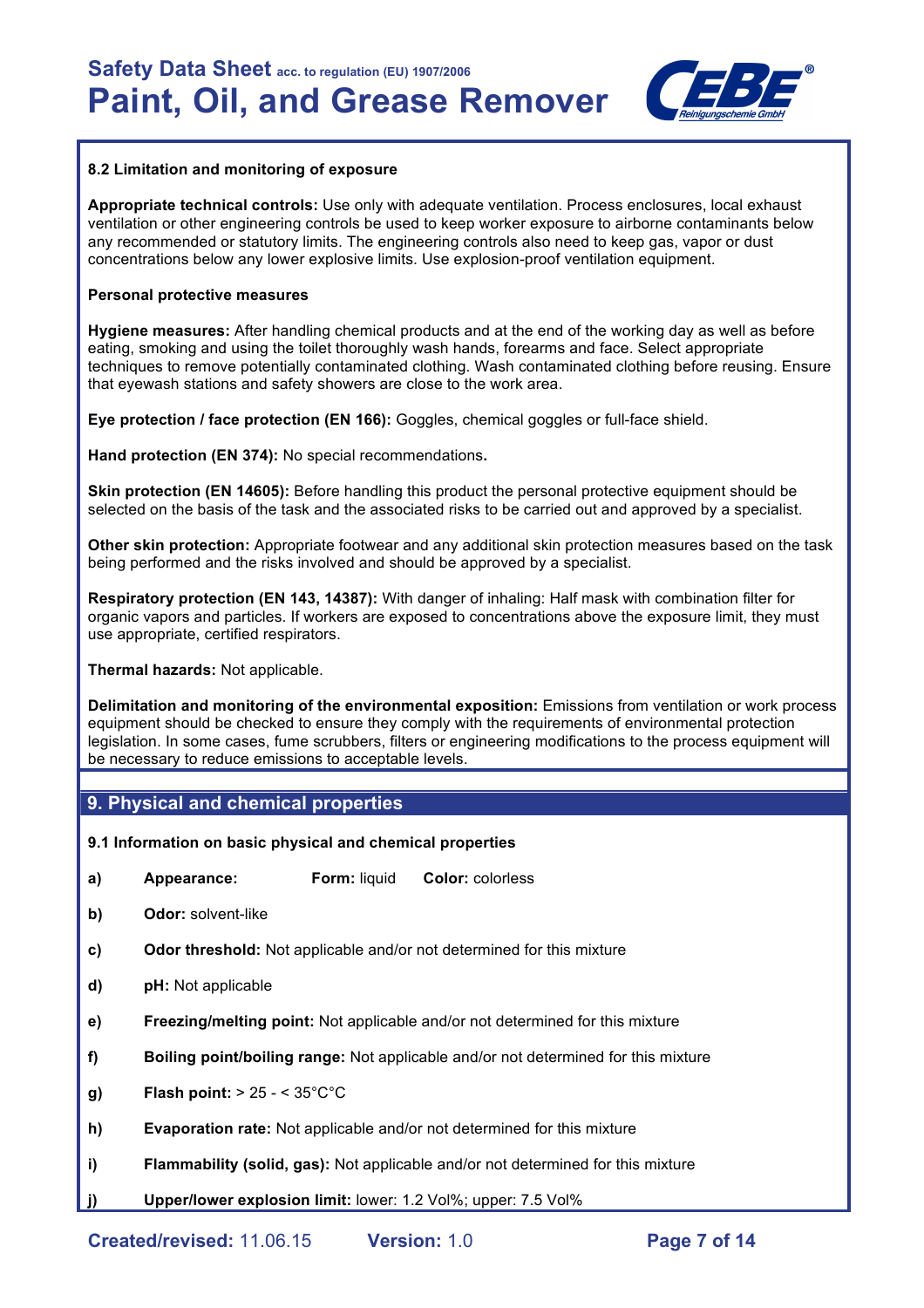

- **k) Vapor pressure:** Not applicable and/or not determined for this mixture
- **l) Relative vapor density:** Not applicable and/or not determined for this mixture
- **m) Density:** 0.860 0.880 g/cm<sup>3</sup>
- **n) Solubility** easily soluble in the following substances: hydrocarbon solvents
- **o) partition coefficient:** n-octanol/water: Not applicable and/or not determined for this mixture
- **p) Ignition temperature:** Not applicable and/or not determined for this mixture
- **q) Thermal decomposition:** Not applicable and/or not determined for this mixture
- **r) Viscositiy, dynamic:** Not applicable and/or not determined for this mixture
- **s) Explosive properties:** Not applicable and/or not determined for this mixture
- **t) Oxidizing properties:** Not applicable and/or not determined for this mixture

#### **9.2 Other information**

No further information available.

# **10. Stability and reactivity**

#### **10.1 Reactivity**

For this product or its ingredients No specific test data related to reactivity.

# **10.2 Chemical stability**

The product is stable.

#### **10.3 Possibility of hazardous reactions**

Under normal storage conditions and under normal use will not occur dangerous reactions.

#### **10.4 Conditions to avoid**

All possible sources of ignition (spark or flame). Not put pressurize, cut, weld, solder, drill, grind or expose containers to heat or sources of ignition.

# **10.5 Incompatible materials**

No specific data.

# **10.6 Hazardous decomposition products**

Under normal conditions of storage and use, hazardous decomposition products should not be produced.

# **11. Toxicological information**

# **11.1 Information on toxicological effects**

**a) acute toxicity:**

| Name of<br><b>Substance</b> | <b>Result</b>                                              | <b>Species</b>       | <b>Dose</b>                                | <b>Exposition</b> |
|-----------------------------|------------------------------------------------------------|----------------------|--------------------------------------------|-------------------|
| Dimethylketone              | $LD_{50}$ Oral<br>$LC_{50}$ Inhalative<br>$LD_{50}$ Dermal | Rat<br>Rat<br>Rabbit | 5,800 mg/kg<br>ca. 76 mg/l<br>20,000 mg/kg | 4 hours<br>-      |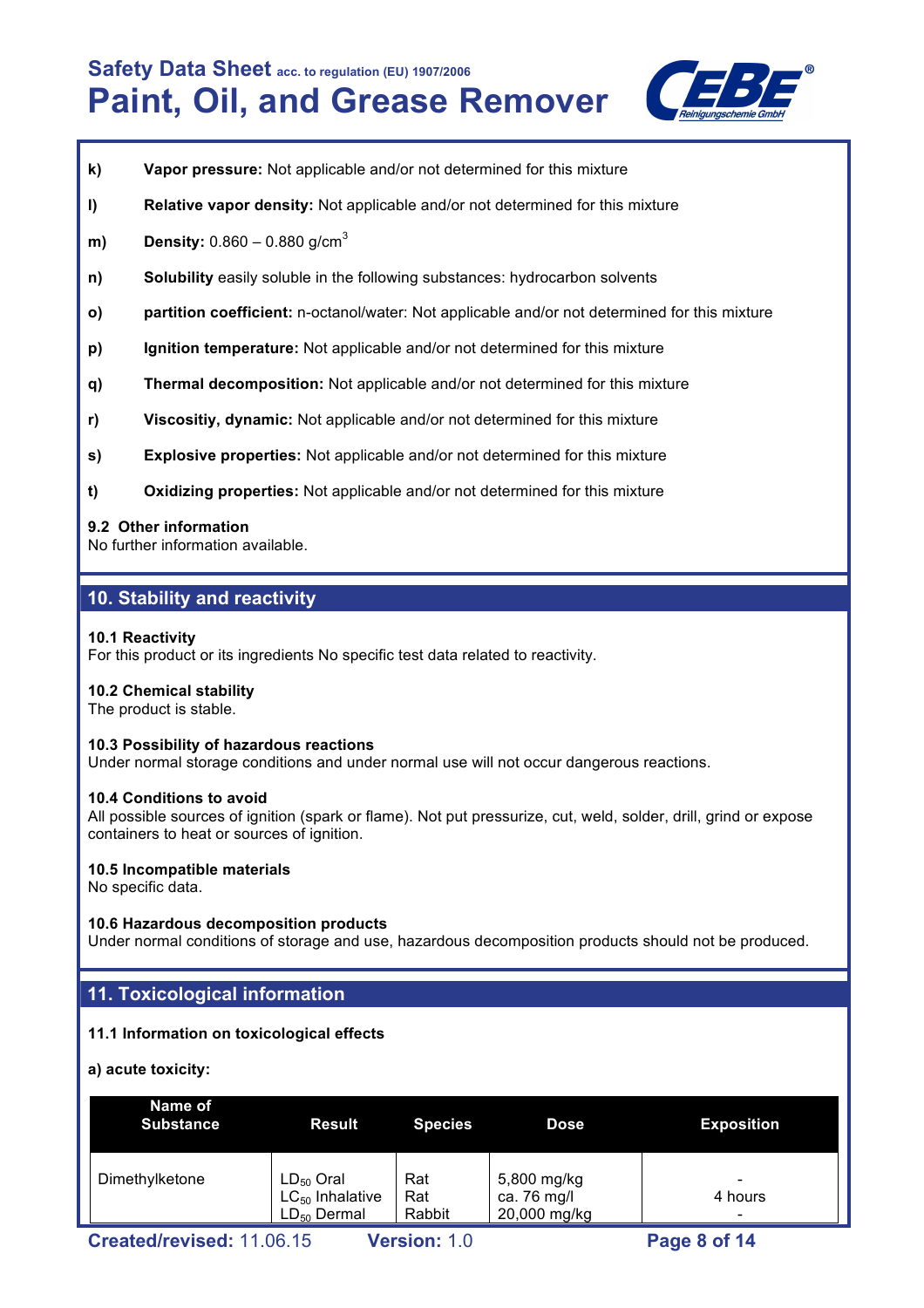

| n-Butylacetate                       | $LD_{50}$ Oral<br>$LC_{50}$ Inhalative<br>$LD_{50}$ Dermal | Rat<br>Rat<br>Rabbit | 13,100 mg/kg<br>$>21$ mg/l<br>>17,600 mg/kg           | 4 hours |
|--------------------------------------|------------------------------------------------------------|----------------------|-------------------------------------------------------|---------|
| Ethylene glycol mono-<br>butyl ether | $LD_{50}$ Oral<br>Inhalative<br>$LD_{50}$ Dermal           | Rat<br>Rabbit        | 1.746 mg/kg<br>Harmful when<br>inhaled<br>2,270 mg/kg |         |

**Conclusion/Summary:** Not determined for this mixture.

# **b) Irritation to skin; c) Irritation to eyes; d) Sensitisation**

| Name of<br><b>Substance</b>          | <b>Result</b>                                                                                   | <b>Species</b>       | <b>Points</b> | <b>Exposition</b> | <b>Observation</b> |
|--------------------------------------|-------------------------------------------------------------------------------------------------|----------------------|---------------|-------------------|--------------------|
| Dimethylketone                       | Skin - Repeated<br>exposure may<br>cause skin dryness                                           |                      |               |                   |                    |
|                                      | or cracking<br>Eyes - irritating<br>Sensitization - non-<br>sensitizing                         | Rabbit<br>Guinea Pig |               |                   |                    |
|                                      |                                                                                                 |                      |               |                   |                    |
| n-Butylacetate                       | Skin: Repeated<br>exposure may<br>cause skin dryness<br>or cracking. Affects<br>skin degreasing |                      |               |                   |                    |
|                                      | Eyes: Mild eye<br>irritation<br>Sensitization: not                                              | Rabbit               |               |                   |                    |
|                                      | sensitizing                                                                                     | Guinea Pig           |               |                   |                    |
| Ethylene glycol mono-<br>butyl ether | Skin: Skin irritation<br>Eyes: Irritating to<br>eyes                                            | Rabbit<br>Rabbit     |               |                   |                    |
|                                      | Sensitization: not<br>sensitizing                                                               | Guinea Pig           |               |                   |                    |

**Conclusion / Summary:** Irritating to eyes. No sensitizing effects known.

**e) Germ cell mutagenicity:**

**Conclusion / Summary:** No known significant effects or critical hazards.

**f) carcinogenicity:**

**Conclusion / Summary:** No known significant effects or critical hazards.

**g) reproductive toxicity:**

**Created/revised:** 11.06.15 **Version:** 1.0 **Page 9 of 14**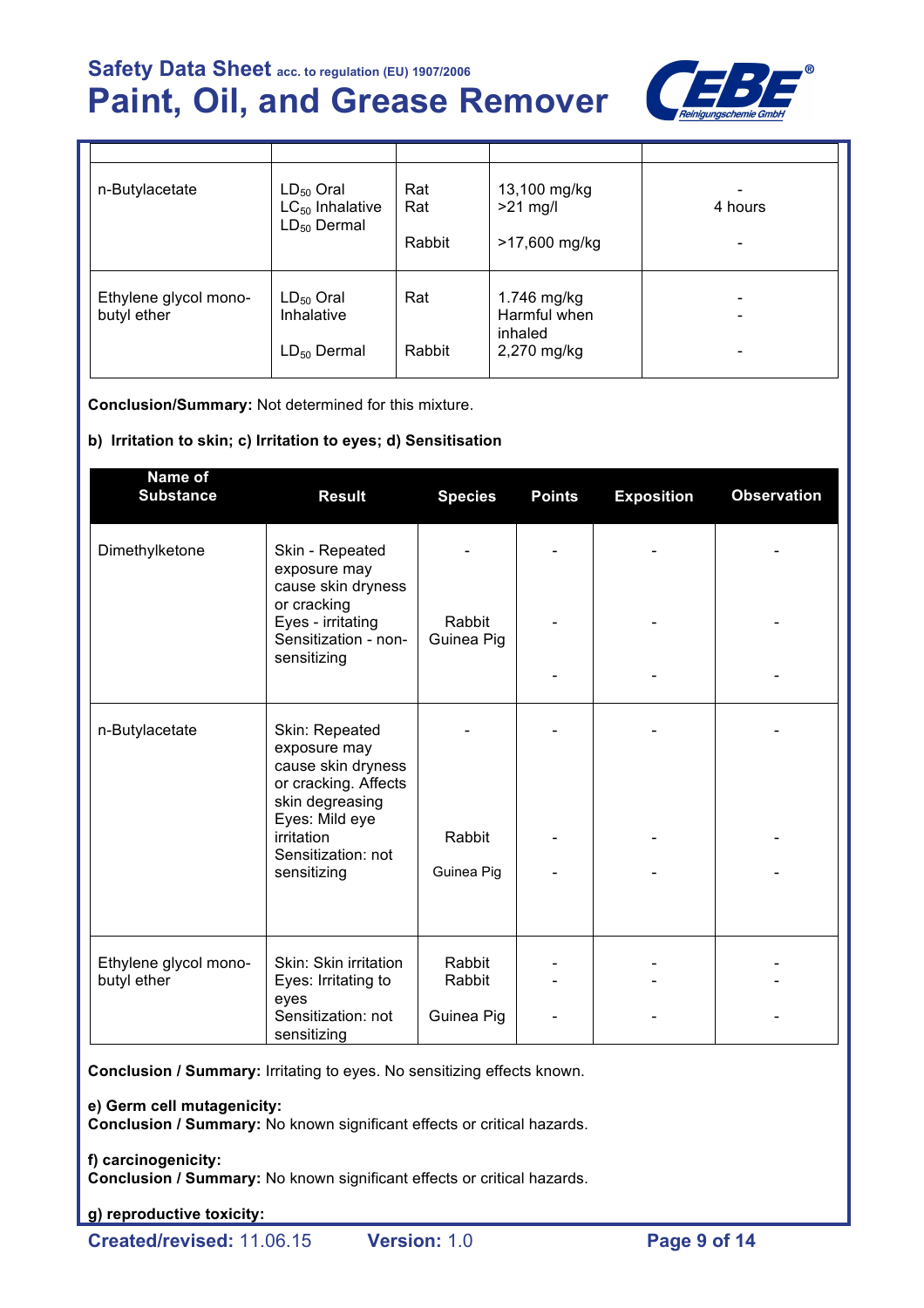

**Conclusion / Summary:** No known significant effects or critical hazards.

**h) specific target organ toxicity single exposure Conclusion / Summary:** No known significant effects or critical hazards.

**i) specific target organ toxicity after repeated exposure Conclusion / Summary:** No known significant effects or critical hazards.

# **j) Aspiration hazard**

**Conclusion / Summary:** No known significant effects or critical hazards.

#### **Teratogenicity**

**Conclusion / Summary:** No known significant effects or critical hazards. **Information on the likely routes of exposure:** No known significant effects or critical hazards.

#### **Potential acute health effects**

**Inhalation:** Can cause drowsiness or dizziness. **Ingestion:** No known significant effects or critical hazards. **Skin contact:** No known significant effects or critical hazards. **Eye contact:** irritating to the eyes.

#### **Symptoms related to the physical, chemical and toxicological characteristics**

**Inhalation:** drowsiness, dizziness. **Ingestion:** No specific data. **Skin contact:** No specific data. **Eye contact:** pain or irritation, lacrimation, redness.

#### **Delayed and immediate effects and also chronic effects from short and long term exposure**

#### **Short term exposure**

**Potential immediate effects:** Not determined for the mixture. **Potential delayed effects:** Not determined for the mixture.

#### **Long-term exposure**

**Potential immediate effects:** Not determined for the mixture. **Potential delayed effects:** Not determined for the mixture.

#### **Potential chronic health effects**

**Conclusion / Summary:** Not determined for the mixture.

**General:** No known significant effects or critical hazards. **Carcinogenicity:** No known significant effects or critical hazards. **Mutagenicity:** No known significant effects or critical hazards. **Teratogenicity:** No known significant effects or critical hazards. **Developmental effects:** No known significant effects or critical hazards. **Fertility effects:** No known significant effects or critical hazards.

**Other information:** Not determined for the preparation.

# **12. Ecological information**

**12.1 Toxicity**

**Name of**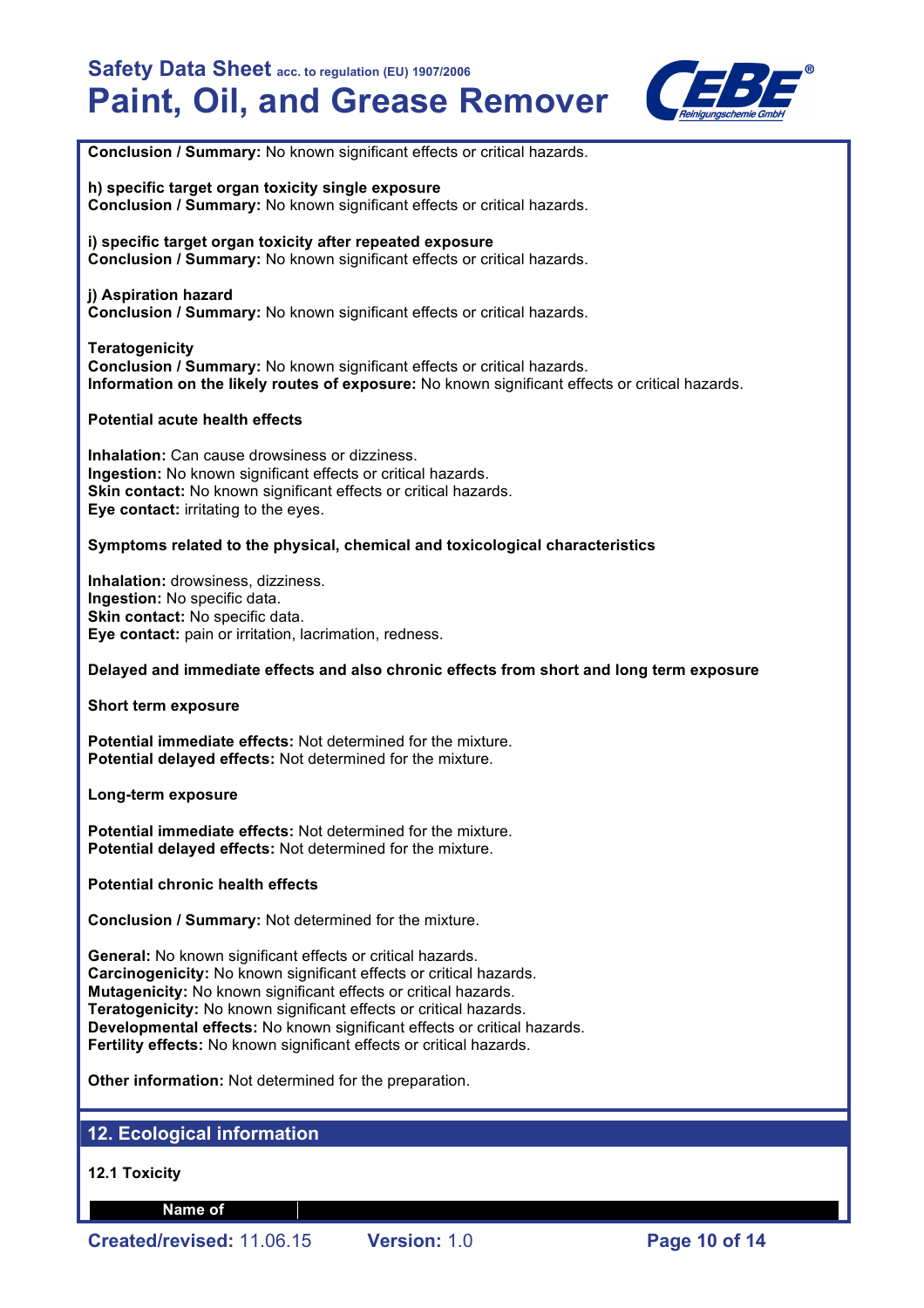# **Paint, Oil, and Grease Remover**



| substance                           | <b>Result</b>                                                                    | <b>Species</b>                             | <b>Exposition</b>                             |
|-------------------------------------|----------------------------------------------------------------------------------|--------------------------------------------|-----------------------------------------------|
| Dimethylketone                      | $LC_{50}$ 5,540 mg/l                                                             | Fish                                       | 96 hours                                      |
|                                     | $LC_{50}$ 12,600 mg/l                                                            | Daphnia Magna                              | 48 hours                                      |
|                                     | NOEC 4,740 mg/l                                                                  | Algae                                      | 48 hours                                      |
|                                     | NOEC 1,700 mg/l                                                                  | <b>Bacteria</b>                            | 16 hours                                      |
| n-Butylacetate                      | $LC_{50}$ 62 mg/l                                                                | Fish                                       | 96 hours                                      |
|                                     | $EC_{50}$ 72.8 mg/l                                                              | Daphnia Magna                              | 24 hours                                      |
|                                     | $EC_{50}$ 675 mg/l                                                               | Algae                                      | 72 hours                                      |
|                                     | $EC_{50}$ 959 mg/l                                                               | <b>Bacteria</b>                            | 18 hours                                      |
| Ethylene glycol mono-butyl<br>ether | $LC_{50}$ 1,490 mg/l<br>$EC_{50}$ 1,720 mg/l<br>$EC0$ 900 mg/l<br>$EC0$ 700 mg/l | Fish<br>Daphnia Magna<br>Algae<br>Bacteria | 96 hours<br>24 hours<br>168 hours<br>16 hours |

**Conclusion/Summary:** Not determined for this mixture.

# **12.2 Persistence and degradability**

**Conclusion/Summary:** Not determined for this mixture.

**12.3 Bioaccumulative potential**

**Conclusion/Summary:** Not determined for this mixture.

#### **12.4 Mobility in soil**

**Partition coefficient ground/water (K<sub>oc</sub>):** Not determined for this mixture. **Mobilita:** Not determined for this mixture.

# **12.5 Results of PBT and vPvB assessment**

**PBT:** not applicable **vPvB:** not applicable

#### **12.6 Other adverse effects**

No special effects or hazards known.

# **13. Disposal considerations**

The information in this section contains generic advice and guidance. The list of Identified Uses in Section 1 should be consulted for any exposure scenario or when exposure scenarios on the available applicationspecific information.

Waste disposal according to EC Directives on waste and hazardous waste. Waste codes should be assigned by the user, preferably in collaboration with the waste disposal authorities.

#### **13.1 Waste treatment methods**

# **Product**

**Methods of disposal:** The generation of waste should be avoided or minimized wherever possible. Empty containers or liners may retain some product residues. Material and its container must be disposed of in a safe way. Significant quantities of waste product residue should not be disposed of via the foul sewer but processed in a suitable effluent treatment plant. Dispose of surplus and non-recyclable products via a licensed waste disposal contractor. Disposal of this product, solutions and any by-products should at all times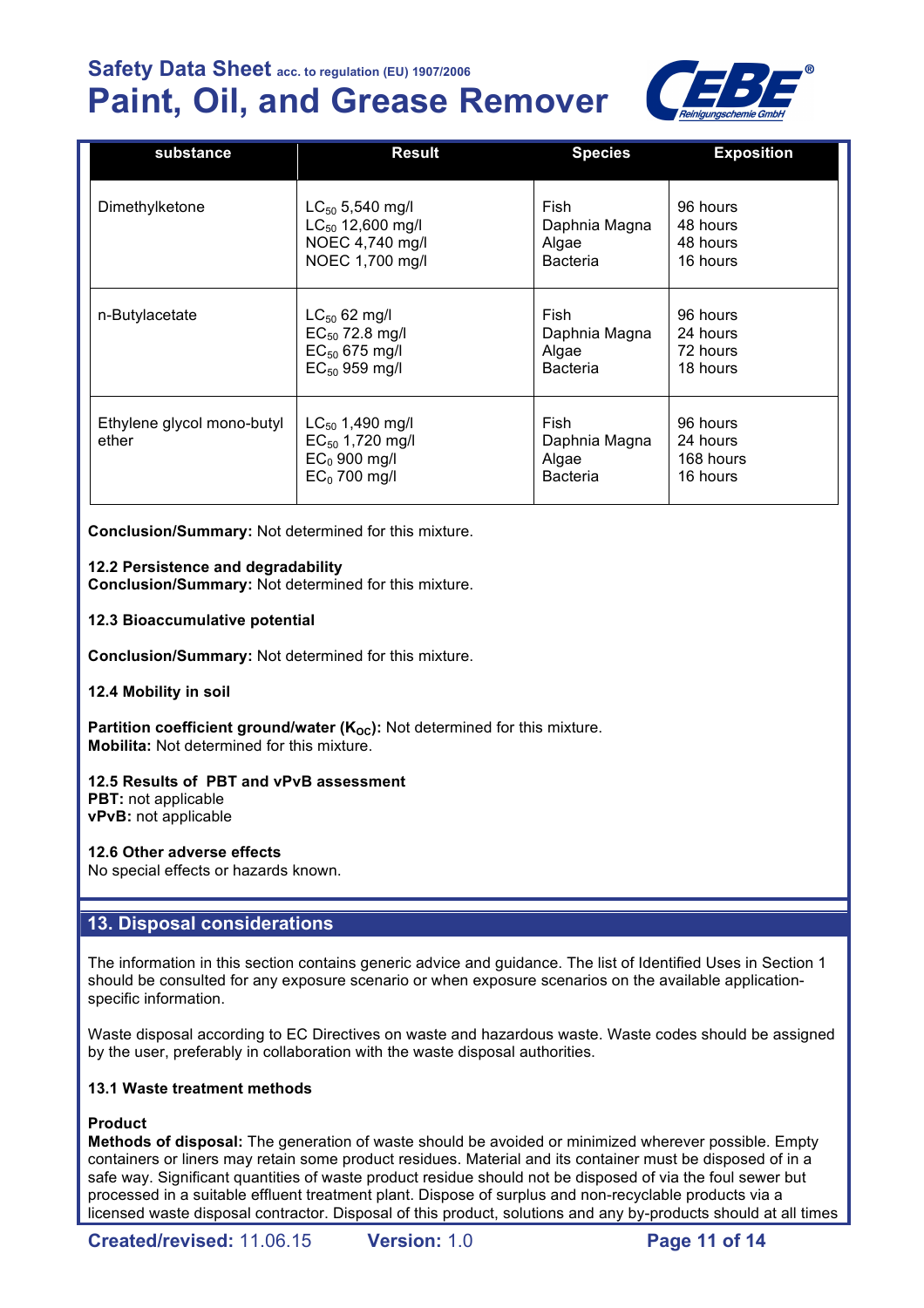

comply with the environmental protection requirements and waste disposal legislation and the requirements of local authorities. Avoid the proliferation and dispersal of spilled material and contact with soil, waterways, drains and sewers.

**Hazardous waste:** According to the information available to the supplier at the time of creation/editing of this safety data sheet this product is regulated as hazardious waste in the sense of EU regulation 2008/98/EC.

#### **Packaging**

**Methods of disposal:** The generation of waste should be avoided or minimized wherever possible. Waste packaging should be recycled.

**Special precautions:** This material and its container must be disposed of in a safe way. Empty containers or liners may retain some product residues. Avoid the proliferation and dispersal of spilled material and contact with soil, waterways, drains and sewers.

# **14. Transport information**

|                                          | <b>ADR/RID</b>                                            | <b>ADR/ADNR</b>                                           | <b>IMDG</b>                                                      | <b>IATA</b>                                               |
|------------------------------------------|-----------------------------------------------------------|-----------------------------------------------------------|------------------------------------------------------------------|-----------------------------------------------------------|
| 14.1 UN Number                           | 1993                                                      | 1993                                                      | 1993                                                             | 1993                                                      |
| 14.2 UN proper<br>shipping name          | FLAMMABLE<br>LIQUID, N.O.S<br>(Acetone, Butyl<br>acetate) | FLAMMABLE<br>LIQUID, N.O.S<br>(Acetone, Butyl<br>acetate) | <b>FLAMMABLE</b><br>LIQUID, N.O.S<br>(Acetone, Butyl<br>acetate) | FLAMMABLE<br>LIQUID, N.O.S<br>(Acetone, Butyl<br>acetate) |
| 14.3 Transport<br>hazard class(es)       | 3(F1)                                                     | 3(F1)                                                     | 3                                                                | 3                                                         |
| 14.4 Packing<br>group                    | Ш                                                         | Ш                                                         | Ш                                                                | $\mathbf{III}$                                            |
| 14.5<br>Environmental<br>hazards         | No.                                                       | No.                                                       | No.                                                              | No.                                                       |
| 14.6 Special<br>precautions for<br>iuser | None.                                                     | None.                                                     | None.                                                            | None.                                                     |

**14.7 Transport in bulk according to Annex II of MARPOL 73/78 and the IBC Code** Not applicable.

**Multiplier according to ADR / RID 1.1.6.3:** 1

**Tunnel restriction code:** D/E

# **15. Regulatory information**

**15.1 Safety, health, and environmental regulations/legislation specific for the substance/mixture**

**EC-Regulation Nr. 1907/2006 (REACh)**

**Appendix XIV - Index of substances that require permission Substances causing special concern:** None of the ingredients is listed.

**Appendix XVII – Restriction of the production, the distribution, and the use of specific hazardous substances, mixtures, ans products:** Not applicable.

**Other EU-Regulations Contents according to 648/2004 EC:**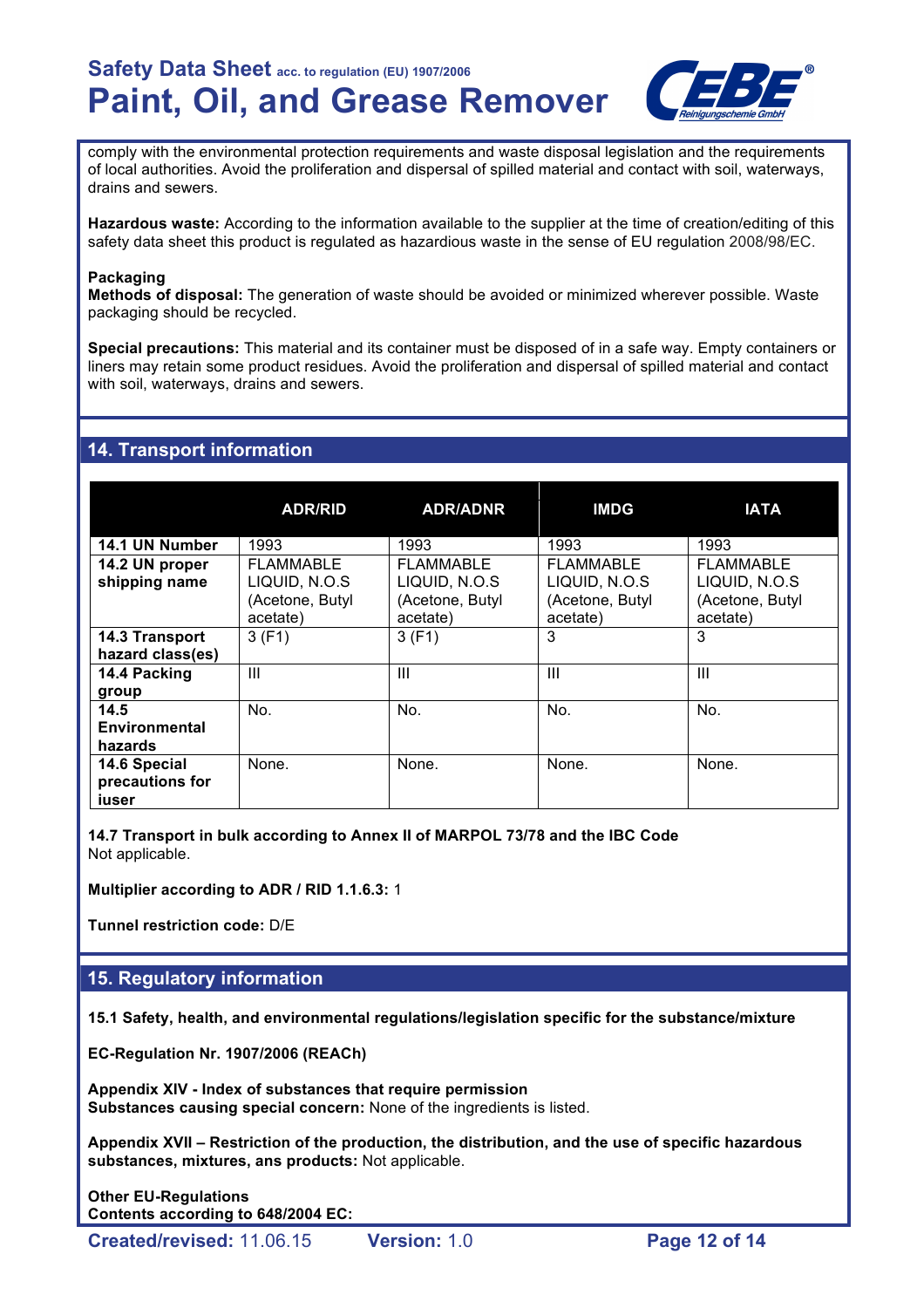

# None.

# **15.2 Chemical safety assessment**

This product contains substances that still require substance assessments.

# **16. Other information**

 $\triangleright$  Marks the information that was changed since the last version.

# **Abbreviations and acronyms:**

ADN/ADNR = European agreement for the international transport of hazardous materials on inland waterways ADR = European agreement for the international transport of hazardous materials on roads ATE = Estimation acute toxicity BCF = Bio concentration factor CLP = Regulation concerning the classification, labeling, and packaging Verordnung über die Einstufung, Kennzeichnung und Verpackung [Regulation (EC) No. 1272/2008] CAS = Chemical Abstracts Services Number DNEL = Derived Non-Effect Level DPD = Mixture regulation [1999/45/EG] EC = Europaean Commission EG = EG-Nummer EUH-Satz = CLP-specific hazard phrase IATA = International Aviation Transport Association IBC = Intermediate Bulk Container IMDG = International Maritime Dangerous Goods Code LogPow = Logarithm base-10 of the n-octanol:water pertition coefficient MARPOL 73/78 = International agreement from 1973 for the prevention of marine pollution caused by ships in the version of the protocol from 1978. ("Marpol" = marine pollution) MAK = maximum workplace concentration PBT = Persistent, bioacuumulating, and toxic PNEC = Predicted No-Effect Concentration REACH = Regultion concerning the Registration, Evauation, Approval and Restriction of Chemical Substances [Regulation (EC) No. 1907/2006] RID = Regulation for the transport of hazardous goods by railway REACH # = REACH Registration number vPvB = very persistent and very bioaccumulating

# **Full text of abbreviated H statements:**

H225 Highly flammable liquid and vapor. H226 Flammable liquid and vapor. H302 Harmful if swallowed. H312 Harmful in contact with skin. H315 Causes skin irritation. H319 Causes serious eye irritation. H332 Harmful if inhaled. H336 May cause drowsiness and dizziness.

# **Full text of classifications [CLP / GHS]**

Acute Tox. 4 = ACUTE TOXICITY: Oral, Dermal, Inhalation - Category 4 Eye Irrit. 2 = SERIOUS EYE DAMAGE / EYE IRRITATION - Category 2 Flam. Liq. 2 = FLAMMABLE LIQUIDS - Category 2 Flam. Liq. 3 = FLAMMABLE LIQUIDS - Category 3 Skin Irrit. 2 = CORROSION / IRRITATION SKIN - Category 2 STOT SE 3 = SPECIFIC TARGET ORGAN TOXICITY (SINGLE EXPOSURE) - Category 3